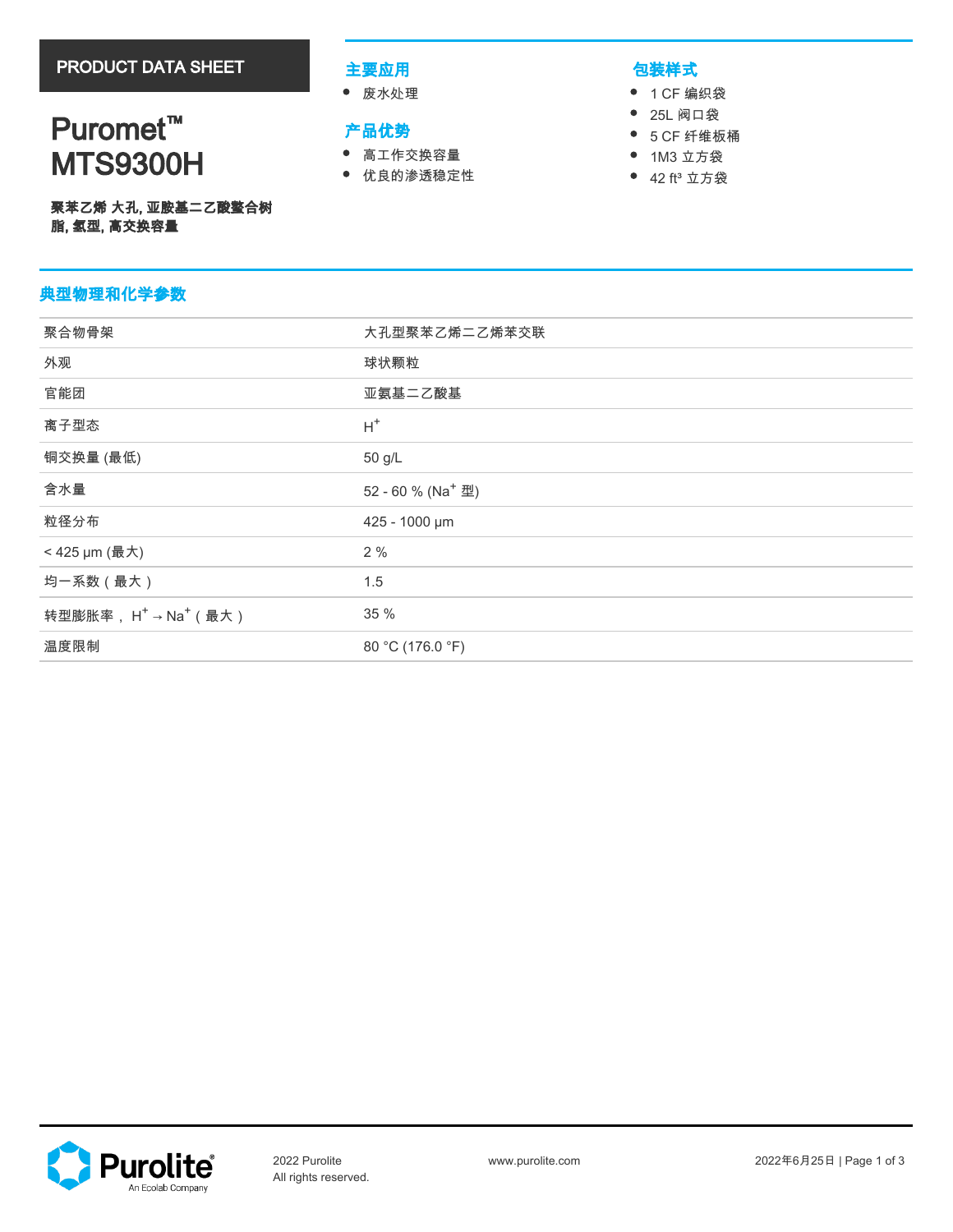# 水力学特性

## 压降

离子交换树脂的压降取决于粒度分布、床层高度、树脂颗粒间空隙 体积,以及物料的流速和粘度。任何对这些参数的影响-比如被树 脂床层截住的颗粒物、对树脂床层的异常压缩、床层的不规则分 布-都会对压降产生不利影响,造成压头损失。针对不同的物料质 量、应用环境和系统设计,流速可能处于10 – 40 BV/h范围内变 化。

### 床层压降



## 反洗

在自下而上反洗过程中,应控制反洗膨胀率在50%到70%之间,至 少保持10到15分钟。该操作除去(运行过程中截留的物料中的)颗 粒物,清除气泡,并重新规整树脂颗粒,确保最小的流动阻力。第 一次投入前,大约30分钟的充分反洗,通常就足以对树脂床层进行 适当的规整。 值得注意的是,相同流速下反洗膨胀率随温度降低而 而升高。必须注意,应避免将树脂床层反洗膨胀过甚而导致树脂从 顶部流失。

### 树脂床反洗膨胀率